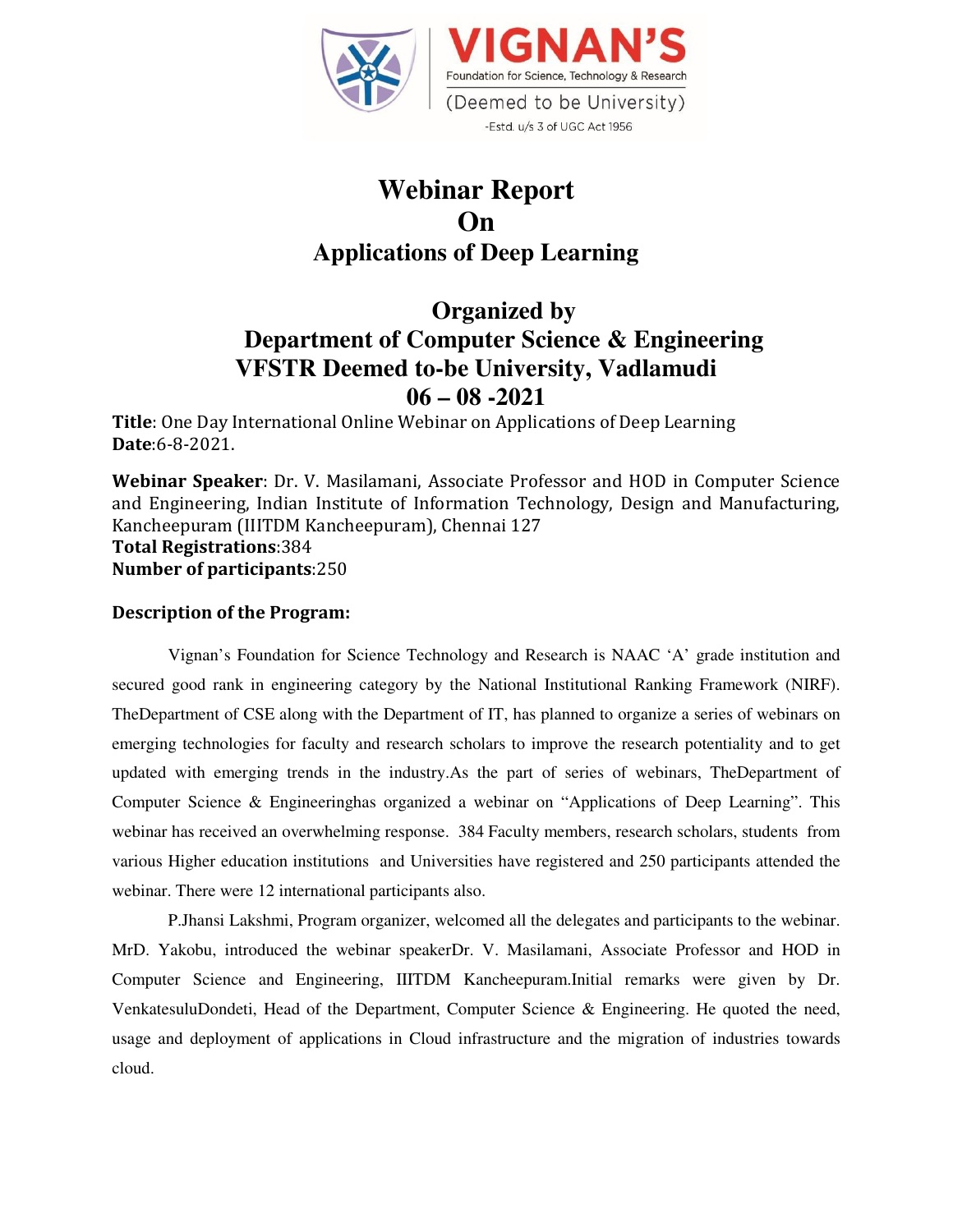Dr. V. Masilamani, gave insights on "Applications of Deep Learning". In this webinar, Dr. V. Masilamani, discussed about Motivation of CNN, Applications of Deep Learning, CNN, Feed forward neural networks, Different well known Architecture

Later, there was a queries session where the participants posed queries regarding the ways this technology can mastered and also usage of this approach in their projects, for which answers were delivered. This was followed by geo-tagged photo session.

Finally,vote of thanks was given by Mr. D.S. Bhupal Naik, hethanked every participant for their active participation during entire session. He also appreciated program coordinators Dr.M Nirupama Bhat,Dr U Sri Lakshmi,Mrs. P.Jhansi Lakshmi, Mr. D. Yakobu, and CSI coordinator Dr. S.K.Satpathyfor organizing the webinar in a successful manner. He expressed the gratitude to the Webinar Speaker Dr. V. Masilamani, for sharing the importance of Deep Learning withall participants, amidst his busy schedule. Also, he expressed his sincere thanks to Dr. L. Rathaiah, Chairman, Vignan's group of Institutions, Management, VFSTR and the cooperation from the department for organizing this webinar.

At the end the session the feedback of the participantswere taken. It was very positive and motivational for the organizers. They said that the program was very useful and helpful for them in their in knowing the emerging trend and helpful for the students in their project and applications development. All the participants appreciated the sessions and the arrangements made by the organizers.

Attached: Brochure, Photos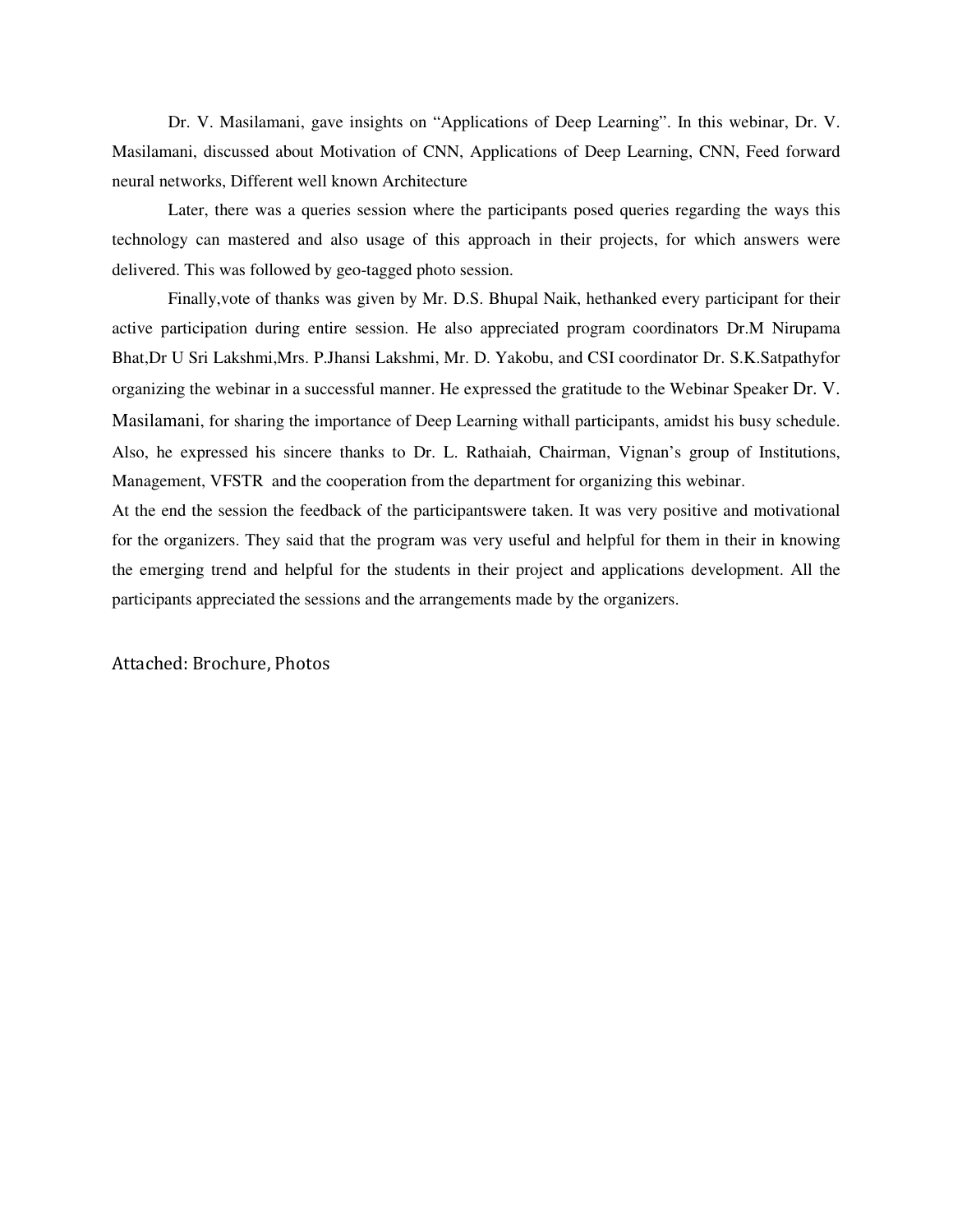#### **Invitation of the Programme**



Vadlamudi, Guntur - 522213, Andhra Pradesh, India. | Tel: 0863 2344700 Extn : 227 I www.vignan.ac.in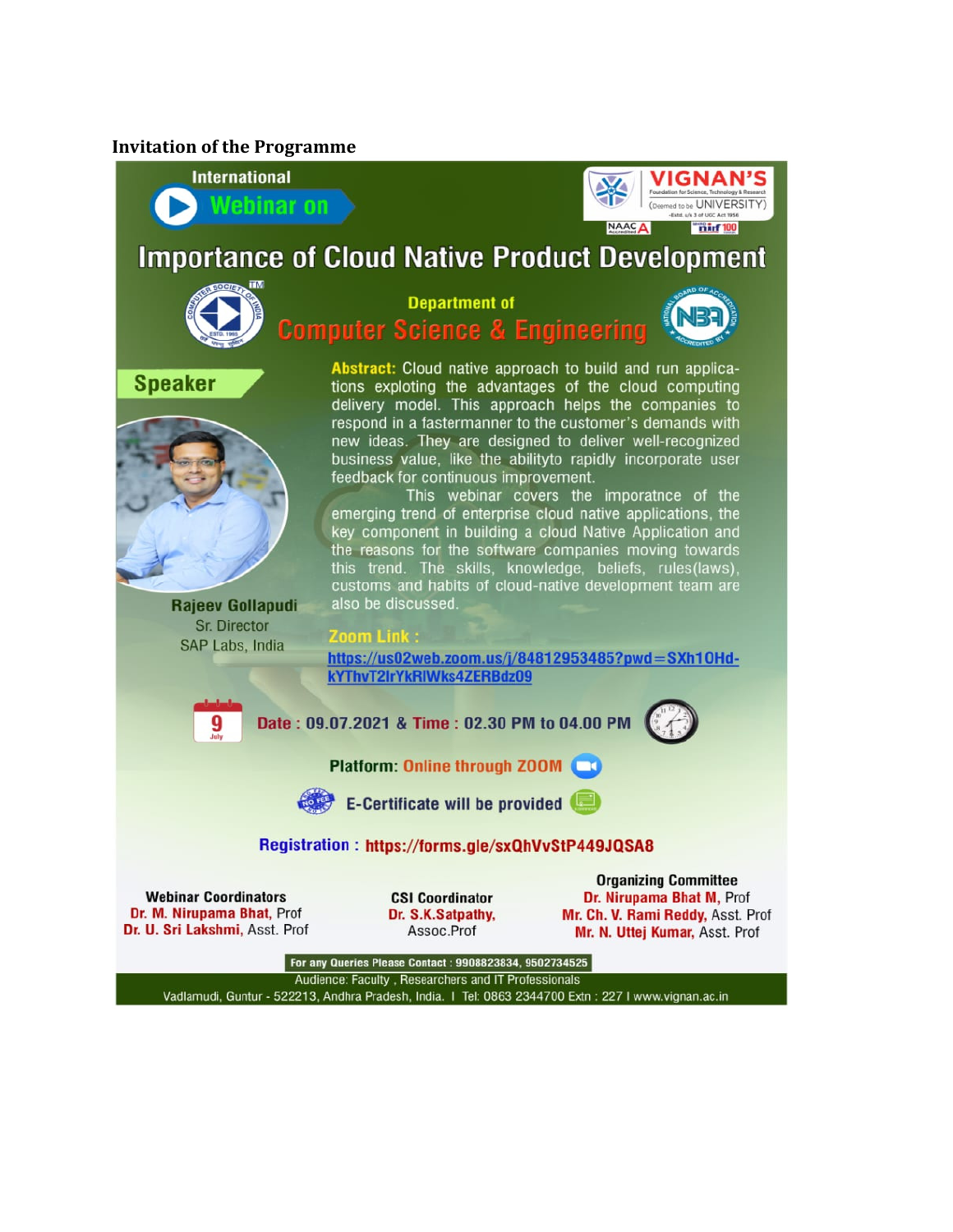### **Geo Tagged Shot of the Programme**